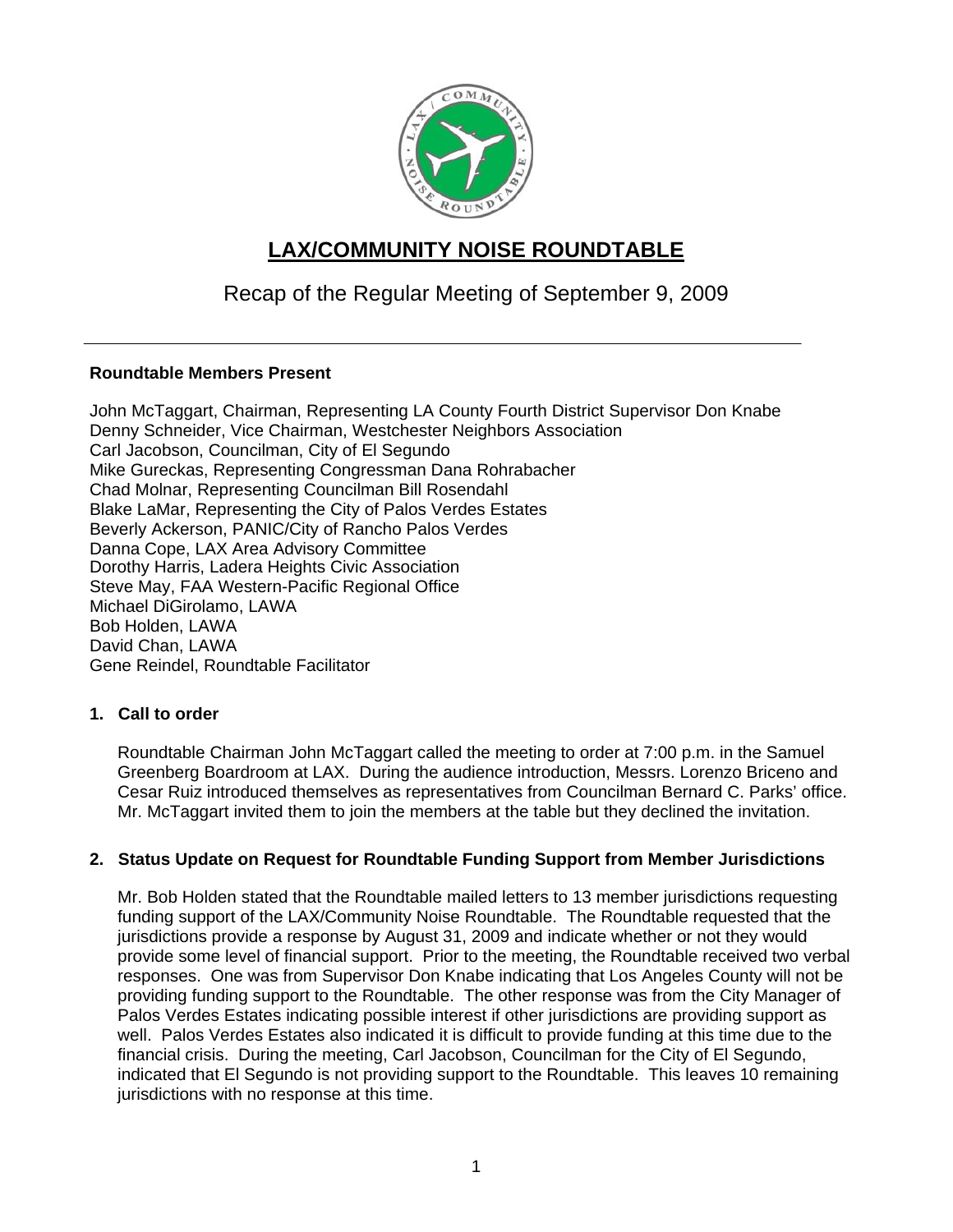Mr. Holden also stated that LAWA staff is preparing a Board report to request BOAC authorization to exercise a one-year renewal option of the facilitator's contract and is intending to present it at the second BOAC meeting in November.

Members of the Roundtable asked what happens with the money saved as a result of the Roundtable meeting six times per year rather than the traditional 10 meetings. Members also asked if the savings could be used to hold an additional meeting if it was needed. Mr. Holden responded by stating that the savings recognized from fewer meetings will go to back to LAWA to have available where needed, and that an additional meeting can occur, but only if there is a particular need outside of the purpose of the regular meetings. Danna Cope asked when the Roundtable should request for special meeting to be held. Mr. Holden responded that the Roundtable should make such request as soon as possible.

Member Carl Jacobson mentioned that the Roundtable will evaluate the effectiveness of the reduced meeting schedule at the January 2010 meeting.

### **3. Presentation on Next Generation Air Transportation System**

Gene Reindel provided a presentation on the status of Next Generation Air Transportation System (also known as NGATS or more commonly known as NextGen). He indicated that Congress has mandated this initiative to modernize the U.S. air transportation system in order to:

- Increase capacity and reliability
- Improve safety and security
- Minimize the environmental impact of aviation

During the presentation, Mr. Reindel played an FAA video named "NextGen Gate To Gate", which can be found on the FAA's website at: <http://www.faa.gov/about/initiatives/nextgen/nextGenVideos/>

The air transportation system was nearly at capacity prior to September 11, 2001. The main impetus for NextGen is that many predict aircraft operations will increase two to three times over the levels experienced prior to 9/11. The improvements to the system will be achieved by transitioning from the current archaic/low technology system to an advanced digital/integrated system as shown in the table below:

| <b>From</b>                              | Тo                                          |
|------------------------------------------|---------------------------------------------|
| Ground-based navigation and surveillance | Satellite-based navigation and surveillance |
| Voice radio control                      | Digital data exchange                       |
| Disconnected information systems         | Net-centric information access              |
| Human-centric air traffic control        | Automation assisted air traffic management  |
| Fragmented weather forecasting           | Probabilistic weather decision tools        |
| Visibility limited airfield parameters   | Equivalent visual operations                |
| Forensic safety system                   | Prognostic safety system                    |
| Inefficient security screening           | Integrated security risk management         |
| Current aircraft environmental footprint | Reduced aircraft environmental footprint    |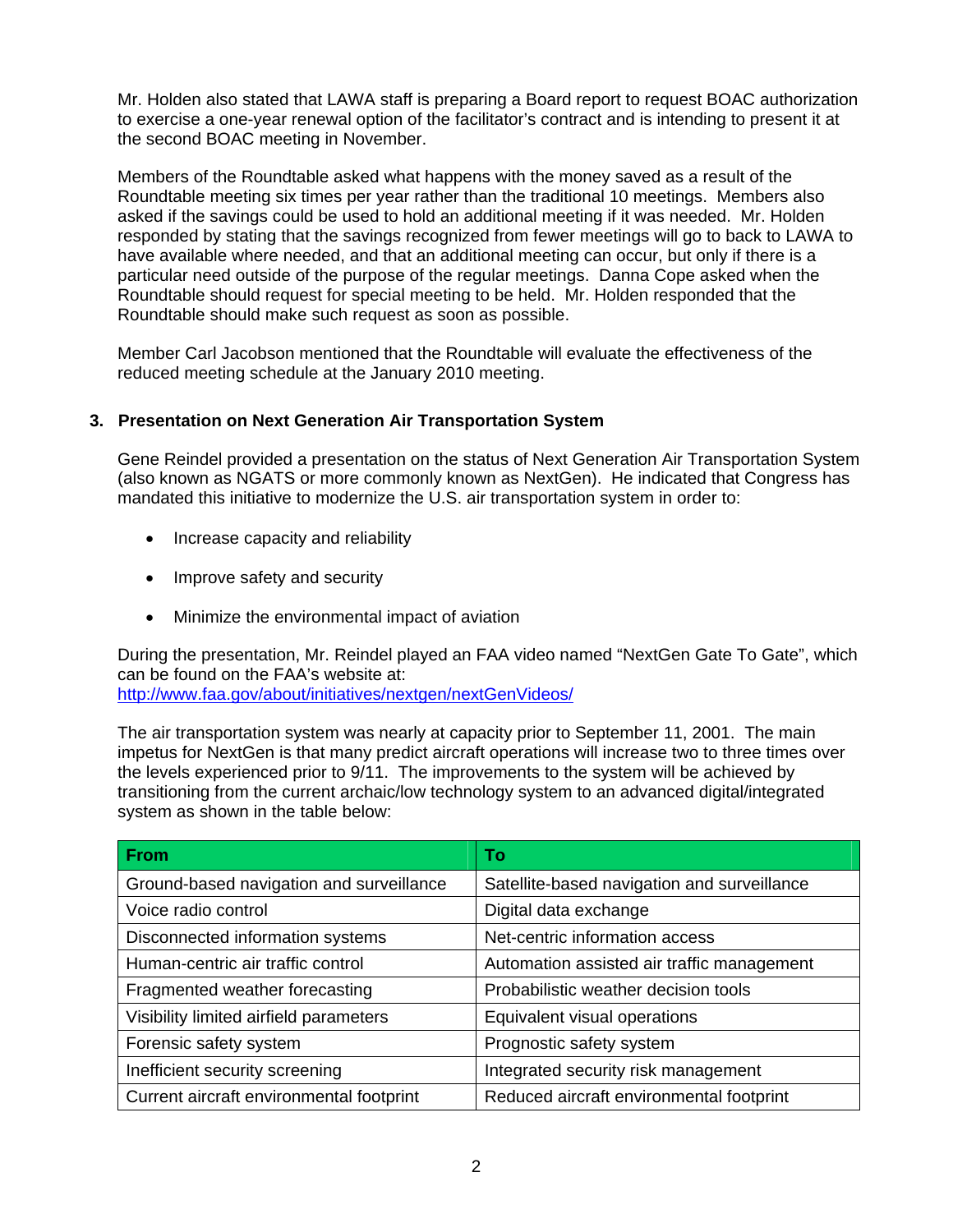The presentation introduced many acronyms, most of which are in relation to the groups responsible for developing NextGen or the systems that will be used with NextGen. The most important acronyms are:

- JPDO Joint Planning and Development Office (for NextGen)
- EWG Environmental Working Group (one of 9 working groups within JPDO)
- ADS-B Automatic Dependent Surveillance Broadcast (position of aircraft)
- RNAV Area Navigation (performance-based navigation procedures)
- RNP Required Navigation Performance (enhanced RNAV)
- CDA Continuous Descent Approach or optimized profile descent

JPDO is responsible with updating the environmental policy for aviation, which is expected to be completed by 2012. This policy will provide high-level direction for addressing the aviation environmental impacts. JPDO will also be setting up goals and refining them over time to achieve the capacity and environmental goals of NextGen. The environmental goal for noise is to enable the absolute reduction of significant community noise impacts. The metric used to measure the impact is the number of people exposed to aircraft noise around U.S. airports as measured by DNL (or CNEL in California). The noise targets of NextGen are:

- 2009-2015: Reduce number of people exposed to significant noise by 4% per year
- 2015-2025: Significant airport noise to be within the airport boundary by 2025
- Beyond 2025: Confine moderate noise exposure (DNL 55-65) primarily within the airport boundary

Danna Cope inquired if there is any backup plan in the event of system failure. Mr. Reindel advised that is some form of redundancy program built into system to prevent failure.

Beverly Ackerson inquired if the pilot is required to accept whatever procedure assigned to him or her. Mr. Clausen advised that the pilot has the option to accept or deny a particular assigned procedure. If the pilot chooses to deny the procedure, then he will need to initiate a dialogue with the FAA tower.

Blake LaMar asked if NextGen can accommodate aircraft that do not have the proper equipment. Mr. Reindel indicated that NextGen can operate in a mixed environment consisting of both equipped and non-equipped aircraft.

The two following websites provide additional information on NextGen: [www.jpdo.aero](http://www.jpdo.aero/) and [www.faa.gov/initiatives/jpdo.](http://www.faa.gov/initiatives/jpdo)

### **4. Presentation of RNP Procedures**

Mr. Perry Clausen of Southwest Airlines provided a presentation on the work Southwest and other air carriers have been doing in regards to implementing Required Navigation Performance (RNP) procedures. Mr. Clausen was a pilot and is now the manager of a technical group within Southwest called the Air Traffic Control Systems and Flight Operations. Mr. Clausen indicated that the aviation industry is not waiting on NextGen to begin implementing procedures and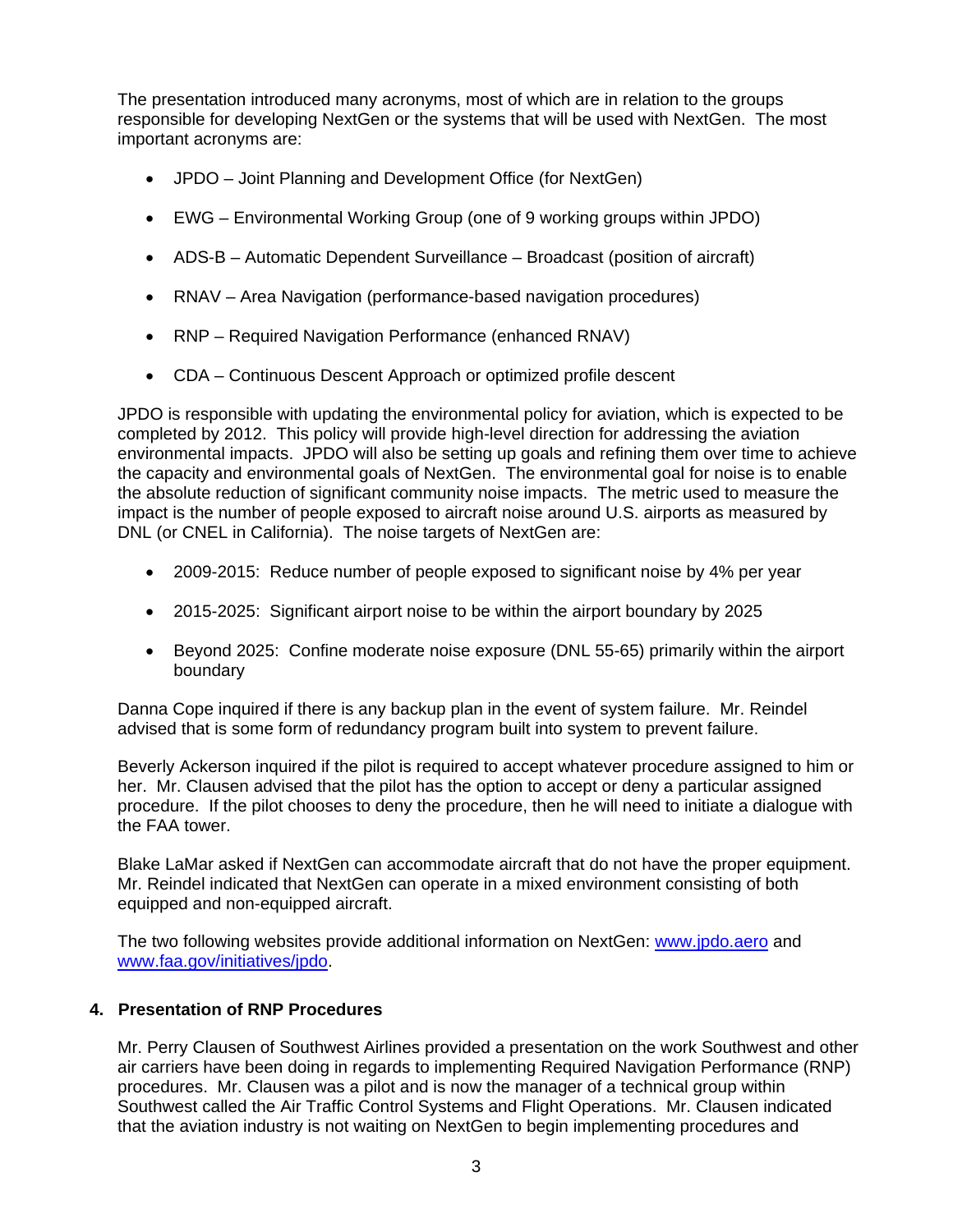processes. The industry is making sure innovations that are being made today will be compatible with NextGen.

According to Mr. Clausen, one major impetus for these procedures is to improve safety of the aviation system. The FAA is implementing Safety Management System (SMS) by 2011 in all facets of the FAA. Any change to the National Airspace System (NAS) will require Safety Risk Management review, which is similar to environmental review. SRM is a methodology that ensures all hazards are identified and all associated safety risks are mitigated to an acceptable level prior to implementing changes to the NAS. Dorthy Harris was interested in who pays for these improvements to safety and the cost to conduct the SRM reviews. Mr. Clausen stated that you, the taxpayers, pay for them.

Southwest sees RNP as a win-win solution to high fuel cost, congestion, and environmental issues, and it is working with a number of airports to implement RNP. Mr. Clausen indicated that no RNP procedure is being developed at LAX at this time, but he expects it to be developed in the future.

Beverly Ackerson asked if this procedure will create more flight paths. Mr. Clausen replied that it will create an environment with narrow flight paths.

### **5. Statistical Update on LAX Runway Utilization**

Mr. David Chan provided a statistical update on the runway utilization at LAX covering a 13-month period from August 2008 to August 2009. Mr. Chan noted that runway use is mostly affected by runway closure activity. During the period from Sept to Dec 2008, runways on the north and south complexes were partially closed for the installation of runway status lights and for the reconstruction work on Taxiways E and V. These closures caused the FAA and aircraft operators to deviate from the Preferential Runway Use Procedures. From January to April of 2009, the level of runway closures stabilized, thereby resulting in more aircraft operating in accordance with the runway use procedures. In more recent months from May to August 2009, there were some levels of closure activities occurring on the north and south complexes but those closures did not affect much of the operations in term of runway use.

The presentation also compared cargo carrier operations on the south complex. It indicated that, for the most part, cargo operators are generally departing more on 25R. Factors that cause cargo carriers to depart on 25L include, but are not limited to, runway closures and maintaining safe operations by minimizing the number of aircraft crossing active runways. The number of cargo carriers departing on 25L remained at a consistently low level during the most recent months.

Mr. Chan also showed a graph comparing the number of heavy aircraft departing on the south and north runways. He stated that the heavy aircraft are predominately departing on the south complex because of its longer runways. Heavy aircraft normally require the longer runway for takeoff to ensure safe operations, with the exception of the A380, because it has greater climb performance, it is able to depart on the shorter runway. The FAA defines "heavy" as aircraft that is capable of taking off with weight of more than 255,000 lbs.

### **6. Roundtable Member Discussion**

Member Denny Schneider asked that the Roundtable review the correspondence log at the next meeting. Mr. Holden noted that the item will be placed on agenda for the next meeting.